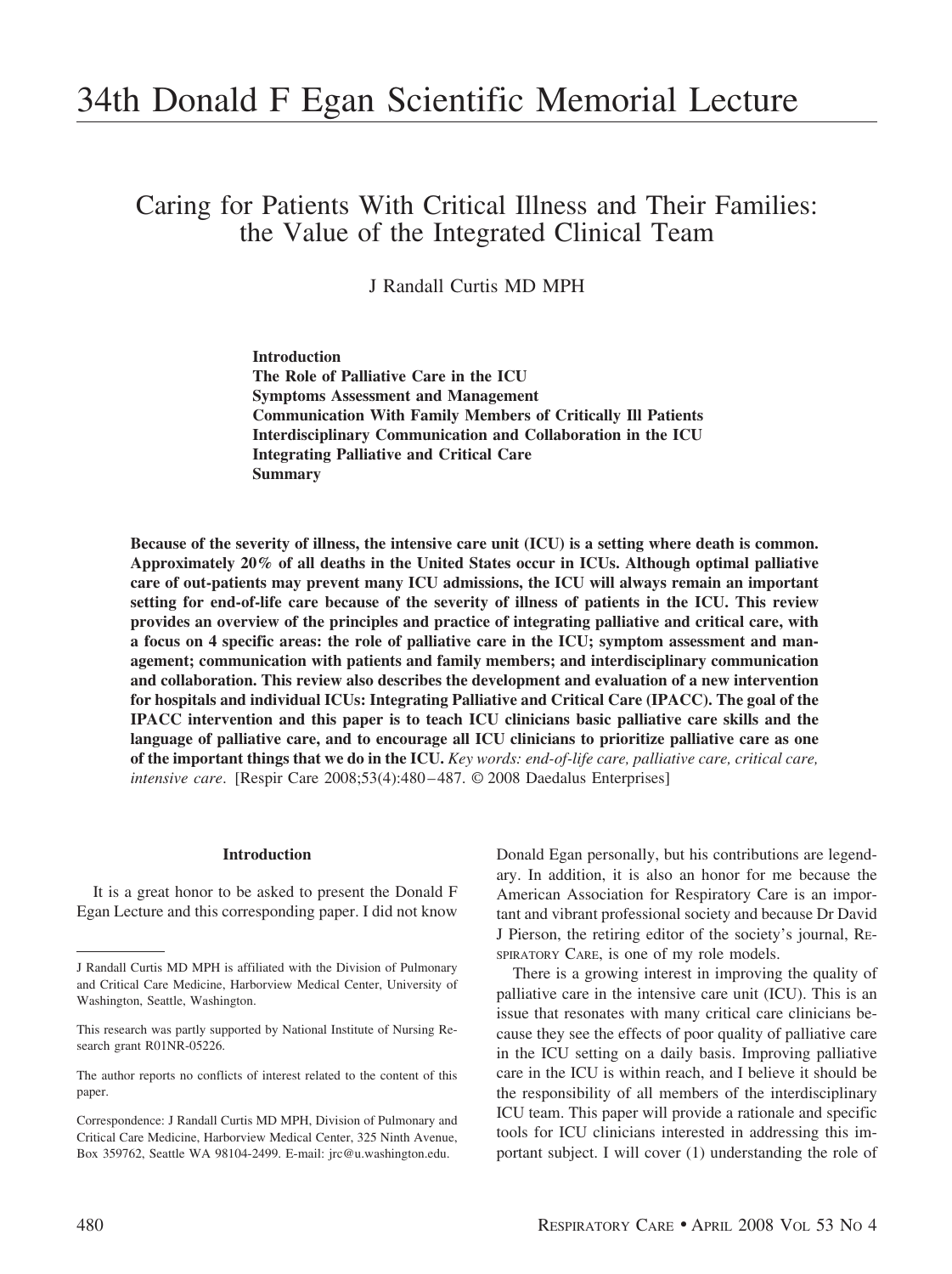palliative care in the ICU, (2) the importance and value of communication with families, (3) the role of interdisciplinary communication and the importance of the interdisciplinary team in providing the best care possible for patients and their families, and (4) an intervention that my research group developed and is testing, Integrating Palliative and Critical Care (IPACC), which is a hospitallevel intervention to improve the quality of palliative care in the ICU setting.

## **The Role of Palliative Care in the ICU**

Palliative care is important in the ICU for a number of reasons. First, many patients die in the ICU. Approximately 1 in 5 deaths in the United States occurs in an ICU, which is well over 500,000 deaths per year.<sup>1</sup> That's a staggering number. Therefore, clinicians who practice in ICUs take care of a large number of dying patients. Furthermore, a large proportion of our ICU patients die during their time in the ICU; between 5% and 30% of our patients, depending on the type of ICU, die either in the ICU or shortly after discharge from the ICU. However, I want to make the case that palliative care also applies to many patients who survive a stay in the ICU. The majority of ICU patients are at risk of dying; that is why they are in the ICU. Palliative care issues may be of importance to these patients and their families, even if they ultimately survive the ICU stay.

In fact, many ICU patients, even if they do survive, live on with substantial reductions in their quality of life, particularly after severe illnesses such as sepsis and acute respiratory distress syndrome.2 Furthermore, many of them are at risk for returning to the ICU, either because of their critical illness and the sequelae thereof, or because of the underlying chronic illnesses that put them there in the first place. Thus, the ICU can also be an opportunity to begin to address palliative care issues, to discuss the circumstances under which the patient might return to the ICU, and to make sure that the patient and family have an opportunity to talk about these things. This is an opportunity that, unfortunately, we frequently miss.

Therefore, if we really want to improve ICU care for patients and families, an important aspect of ICU care is to consider palliative care as not just the care we provide after we make a decision to withhold or withdraw lifesustaining treatments, but as a much broader component of care, including explicit discussion about the goals of care and patient-centered and family-centered decision making; communication with the patient (if he or she is able) and their families; pain and symptom assessment and control; communication and collaboration among the interdisciplinary team; and, when ongoing life support is either not indicated or not desired, withdrawal of life support in a way that minimizes symptoms for the patient and maxi-



Fig. 1. Data from a study of 50 patients with cancer who were in a medical intensive care unit and able to respond to survey questions about their discomfort during 4 procedures and one ongoing condition (endotracheal tube [ETT] in place). (Data from Reference 5.)

mizes support for the family members. This broader perspective on the role of palliative care in the ICU offers the opportunity to improve care for all critically ill patients and their families.

#### **Symptoms Assessment and Management**

Many ICU clinicians believe that we control symptoms very well and, if anything, too well; that is, they believe that we actually need to reduce the level of sedation in the ICU. Though we do often need to reduce the level of analgesia and sedation in the ICU, there is also a substantial burden of unaddressed symptoms in some ICU patients.3,4 For example, one study examined symptoms among 50 patients with cancer in a medical ICU, who are able to communicate well enough to report symptoms,<sup>5</sup> and that study found a substantial burden of symptoms in those patients. The symptoms were diverse, including discomfort, thirst, sleep problems, anxiety, pain, hunger, depression, and shortness of breath. A substantial number of the patients reported either moderate or severe symptoms in those categories while they were in the ICU, which suggests much room for improvement. The study also examined discomfort associated with ICU procedures.

Figure 1 shows the proportion of patients who had moderate or severe discomfort during 4 common ICU procedures (suctioning the endotracheal tube [ETT], arterial blood sampling, placement of an arterial line, and placement of a central line) and one ongoing condition (having an ETT in place).5 I find it fascinating that, if you add the moderate and severe discomfort, the procedure that was most uncomfortable for those patients was ETT suctioning. Prior to more invasive procedures we provide sedation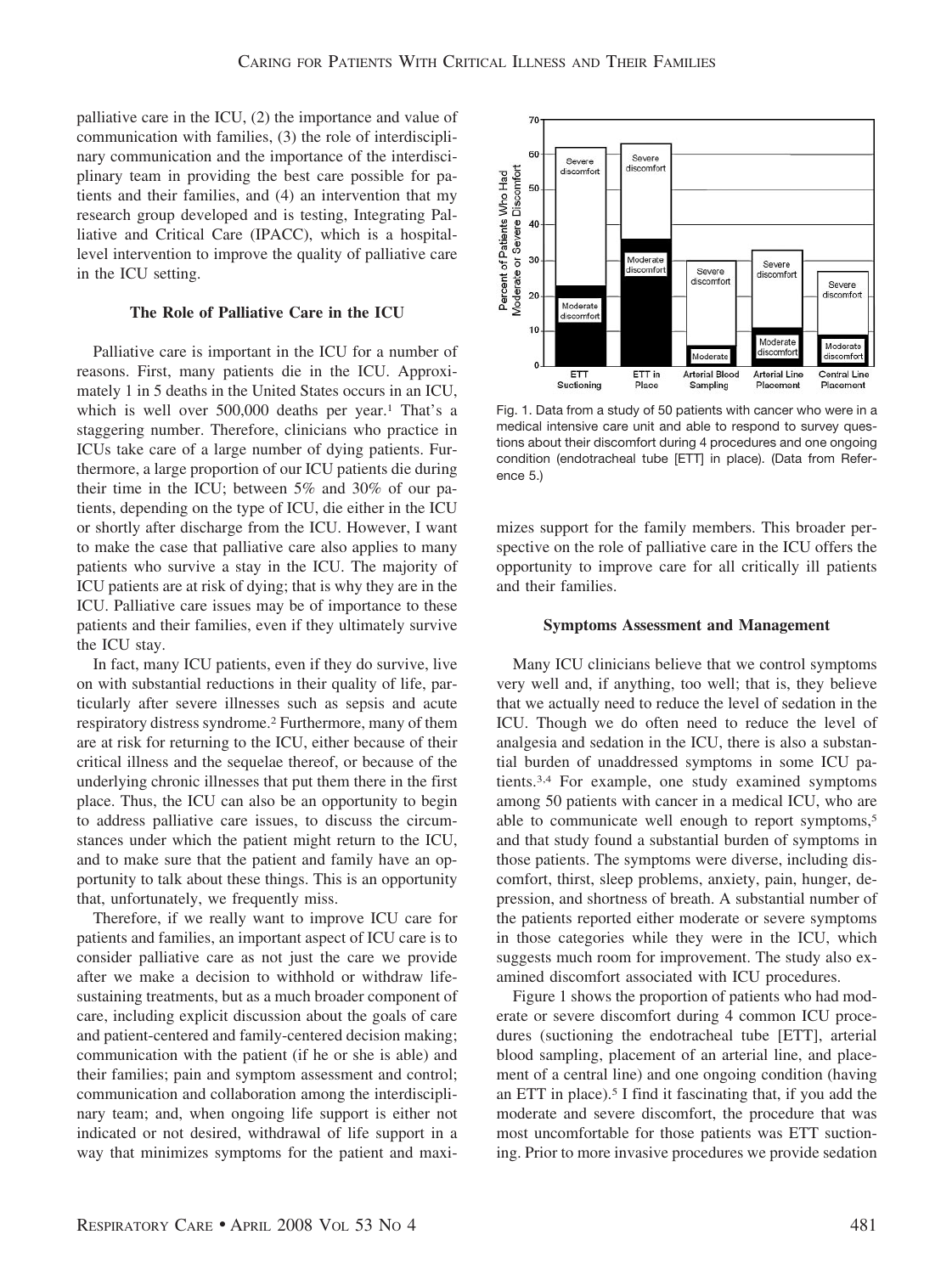and analgesia, but we rarely consider analgesia for endotracheal suctioning, and often clinicians don't even appropriately warn the patient or provide verbal comfort.

There are also data that suggest that there is a lot of variability in the way we approach issues around making decisions about withholding or withdrawing life support. One study examined 6,303 deaths in 131 ICUs in 38 states,6 and found that the proportion of deaths in each ICU that were preceded by withholding or withdrawing life support varied dramatically from ICU to ICU. The range for the proportion of deaths preceded by withdrawing life support was 0% to 80%. There may be a lot of reasons for variation, and there may theoretically be some good reasons for some variation, such as differences in patient preferences. However, studies suggest that patient preferences do not explain regional variations in end-of-life care,<sup>7</sup> so this dramatic variation suggests inconsistencies in quality of care and implies that we have substantial room for improvement.

# **Communication With Family Members of Critically Ill Patients**

If you ask family members, they think communication is one of the most important areas of ICU care, and I think communication is one of the areas where we have the most room for improvement. In the ICU, most patients are not able to participate when decisions are made about withholding or withdrawing life support.<sup>8</sup> Therefore, communication is primarily with family members. Family members rate our communication skills as equally or more important than our clinical skills.<sup>9</sup> This took me, as a clinician, by surprise, but if you think about it, communication is how family members understand what is happening to their loved one and the care that their loved one is getting, and therefore it is critically important to them. The other surprising factor about communication with family members is that family members of patients who die in the ICU are more satisfied with ICU clinician communication than are family members of patients who survive the ICU.10 I believe this is because we tend to ignore family members' needs and concerns if we think the patient is going to survive. This provides additional rationale for targeting all ICU patients in our efforts to improve communication with family members and improve palliative care.

A number of studies show that families are under immense burdens when they have a critically ill loved one in the ICU. Family members have high levels of anxiety and depression while the patient is in the ICU.11 This burden of symptoms affects their ability to understand us and communicate with us, and must be taken into account. There is increasing consensus that the way we should approach decision making about goals of care in the ICU should be based on the model that's been described as "shared de-

cision making."12 This model proposes striking a balance between it being the clinician's decision on one hand and the family's decision on the other. There are some key factors that should affect that balance. Most importantly, there is considerable variability in how involved families want to be in decision making, and that must be the primary factor affecting where this balance lies. Although, on average, family members prefer a shared decision making approach, some families prefer to make these decisions while others prefer to leave the decision to the clinicians.<sup>13</sup>

Another factor to consider is the prognosis and our level of certainty in the prognosis. The worse the prognosis, the more important it is that we be willing to take responsibility for the burden of decision making.<sup>14</sup> Similarly, the higher our certainty about that prognosis, the more we should be willing to take responsibility. However, when the prognosis is less certain, the patient's values must take a central role in decision making. The other thing I think is very important about shared decision making is that it doesn't mean that everybody at the table is playing the exact same role. The patient, if he or she is able—and the family if the patient is not able—is the expert in the patient's values and preferences, and he/she/they should be treated as the expert in that. However, we are the experts, as clinicians, in the treatments that are indicated, and we should take the responsibility to make a recommendation to the patient or family members. Therefore, shared decision making should be the default starting place, but this default should be modified based on the family's preferences about their role in decision making, and by the prognosis and our certainty about the prognosis.

A key component of shared decision making is communication and how well we communicate with family members. My research group audiotaped ICU family conferences to study the communication that occurs in this setting. We audiotaped 51 family conferences that included 214 family members and 221 clinicians.15 On average, the conferences were 32 minutes long and, on average, the families spoke less than a third of the time, and clinicians spoke more than two thirds of the time. We were interested in whether either the duration of the family conference or the proportion of family-speech time to clinician-speech time would be associated with family satisfaction with communication during the conference.16 We found a significant correlation with the proportion of family-speech time; the higher the proportion of family-speech time (ie, the more we let the family talk), the more satisfied they were with clinician communication. There was no relationship with the duration of the family conference.

We also surveyed families about how well the family conference met their needs, and again we discovered the same finding: the more we let families speak, the higher their satisfaction with communication. There was no relationship with duration of the conference. These are obser-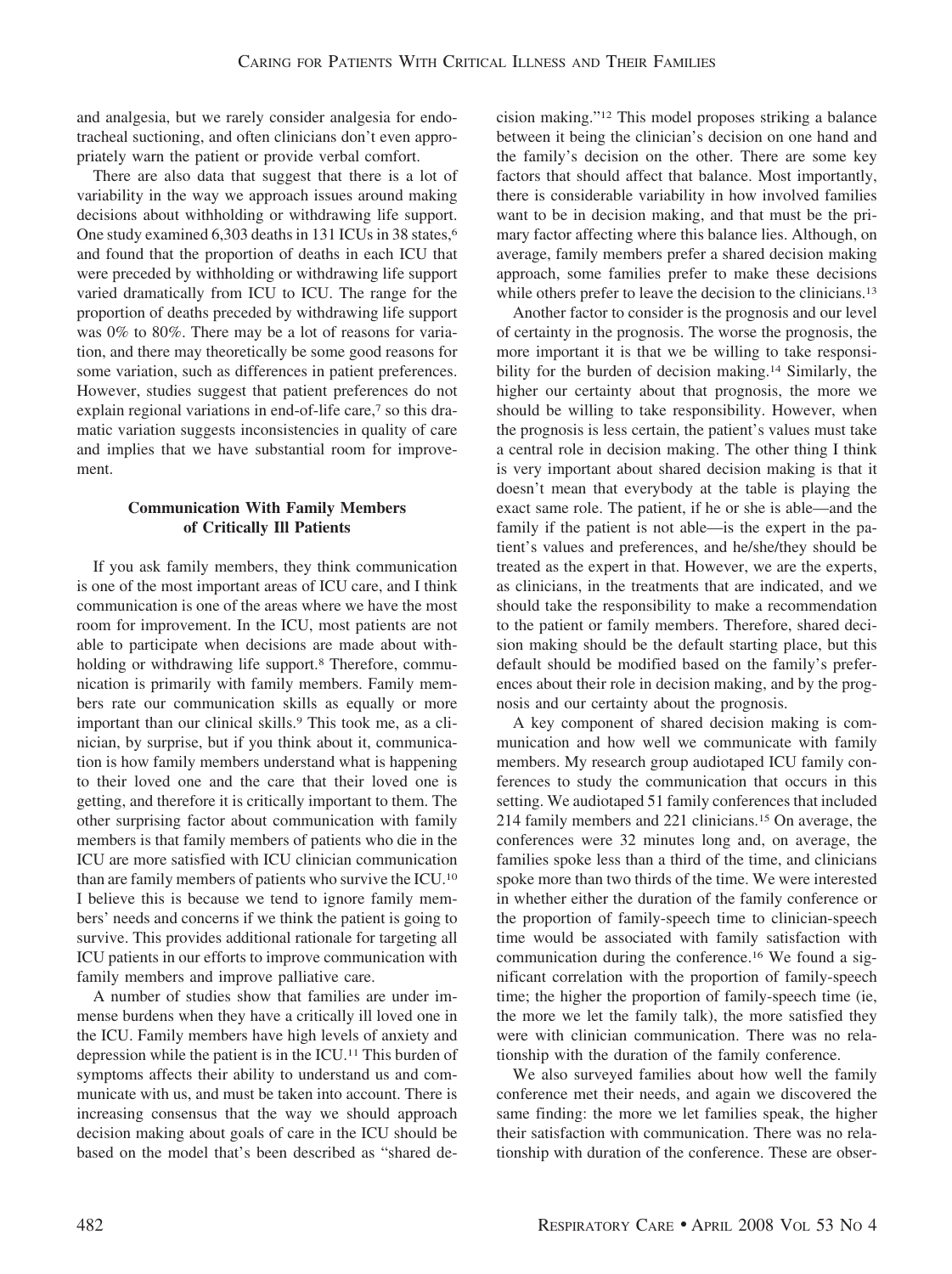

Fig. 2. VALUE mnemonic checklist for improving intensive care unit clinician communication with family members.

vational data, so it is not possible to be sure that the higher proportion of family speech caused the higher satisfaction. Nonetheless, this finding suggests that one of the ways we can improve communication with the family is to let them talk more and to spend more of our time listening to the family.

We also examined whether specific clinician statements during the family conference were associated with family satisfaction.17 There were 3 types of statements associated with higher family satisfaction: assuring the family the patient would not be abandoned by the clinical team prior to death; assuring the family that the patient would be kept comfortable and not suffer prior to death; and, then, providing explicit support for the family about whatever decisions were made—whether the decision was to withdraw or to continue life support.

Finally, we examined these conferences for evidence of missed opportunities, and we found that the missed opportunities included missing the opportunity to listen and respond to family questions, to acknowledge emotion, and to address basic tenets of palliative care, including expressing the principle of non-abandonment, exploring patient preferences and values, and describing the principle of surrogate decision making.18

We summarized these data and developed a mnemonic that we call VALUE (Fig. 2), which is a checklist to remind clinicians about some of the important aspects of communicating with families in the ICU. None of the VALUE checklist communication items is exclusively the domain of physicians; the interdisciplinary team can contribute substantially in making sure that families have the opportunity to have this kind of communication with ICU clinicians.

A randomized trial of the VALUE strategy was recently published in the *New England Journal of Medicine*. <sup>19</sup> The authors randomized 126 patients in the ICU who met the criteria that the attending physician believed that the patient would die within a few days. Patients were randomized to either the intervention or usual care. The intervention was a proactive family conference on the day of randomization or the next day. The clinicians

were asked to use the VALUE strategy at the family conference. In addition, the families were provided a bereavement pamphlet after that family conference. The outcome was family member psychological symptoms at 3 months after the patient's death. The authors measured anxiety, depression, and post-traumatic stress disorder, using previously validated questionnaires. What they found was a dramatic reduction in the symptoms of anxiety, depression, and post-traumatic stress disorder among the family members. Figure 3 shows the proportion of family members who had what these surveys suggest would be clinically important levels of anxiety, depression, and posttraumatic stress disorder in the intervention and control groups. The study showed that a relatively simple intervention (focusing on communicating with families) can have dramatic effects on family outcomes after the death of a patient in the ICU.

# **Interdisciplinary Communication and Collaboration in the ICU**

I believe that interdisciplinary communication within the ICU team is probably one of the most important aspects of critical care and, perhaps, one of the most important areas for us to work on to improve palliative care for patients and their families. Each of the clinical disciplines in the ICU—physicians, nurses, respiratory therapists (RTs), pharmacists, social workers, spiritual care— often practice within their "silos," and the communication between these silos is often relatively limited. This is improving in many ICUs. For example, in my ICU we now have interdisciplinary rounds where, for a few minutes every day with each patient, we work as an interdisciplinary team. But outside of that setting I believe that truly interdisciplinary care and decision making is relatively limited.

There is observational research that suggests that ICUs that have higher levels of interdisciplinary collaboration have lower ICU mortality, shorter ICU stay, lower ICU readmission rate, less physician and nurse conflict, and lower job stress, particularly for nurses.20 Therefore there are several reasons to try to improve interdisciplinary communication, and improving communication with families is another important reason. In fact, one study found that families who reported that clinicians gave them mixed messages in the ICU were significantly more likely to have symptoms of anxiety and depression.<sup>11</sup>

A study from France examined how often physicians and nurses collaborate in decision making about end-oflife care.<sup>21</sup> Physicians reported that, on average, they included nurses about 50% of the time. Nurses, however, thought this proportion was about 25%. We don't even have good enough communication to have a similar perception of the problem. Another study compared physi-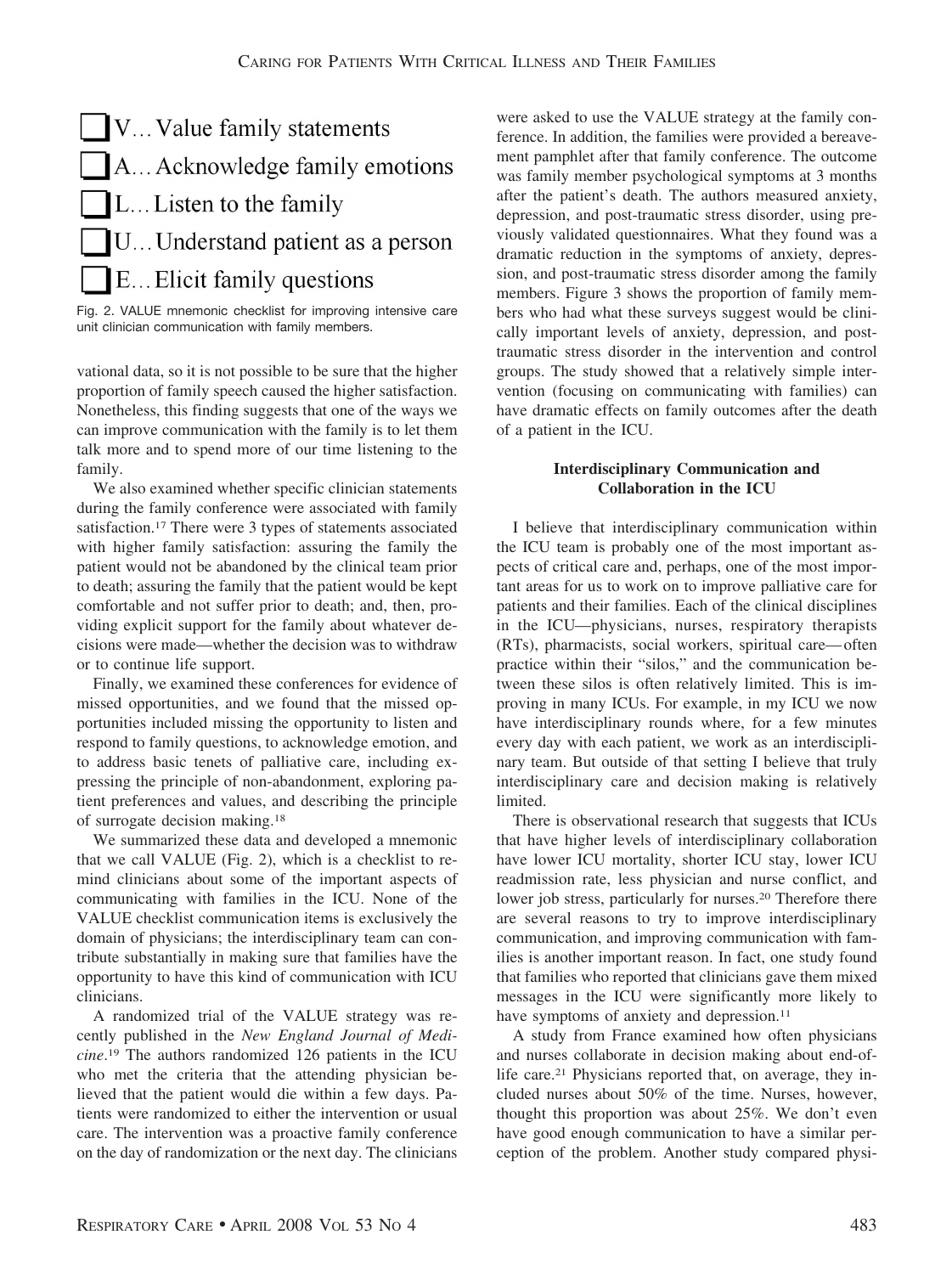

Fig. 3. Survey responses from family members of 126 intensive care unit patients in France who were randomized to receive either usual care or a communication-based intervention based on the VALUE strategy (see Fig. 2). The family members were surveyed 3 months after the patients died. PTSD = post-traumatic stress disorder. (Data from Reference 19.)



Fig. 4. Selected data from a survey of 1,961 critical care physicians in 21 countries, to assess international differences in attitudes about end-of-life care. (Data from Reference 22.)

cians' perceptions of interdisciplinary communication with nurses about end-of-life care in countries in North America, Europe, Asia, and South America, and found that physicians in the United States were less likely to report interdisciplinary communication about end-of-life decision making than any other country in the study.22 Figure 4 shows the proportion of physicians from the countries that reported involving nurses in decision making about endof-life care in the ICU.

Data on interdisciplinary communication between physicians and RTs are limited, but a recent study examined physicians' and RTs' views on noninvasive ventilation in the palliative care setting.23 Physician and RT perspectives on the rationale for noninvasive ventilation in palliative



Fig. 5. Selected data from a survey of physicians and respiratory therapists, to assess their attitudes and reported practices regarding noninvasive positive-pressure ventilation (NPPV) with patients who chose to forego endotracheal intubation. (Data from Reference 23.)

care differed dramatically. The respondents were asked whether noninvasive ventilation reduces dyspnea in the patient who is at the end of life. Over half of the pulmonary physicians said yes, whereas only about 30% of the RTs said yes. They were also asked whether noninvasive ventilation facilitates communication between the patient and the family in this setting, and again there was a significant discrepancy: over 60% of the physicians said yes, but only about 40% of the RTs said yes (Fig. 5). I think this demonstrates a difference in clinical experience between RTs and physicians, and points to an opportunity to improve interdisciplinary communication among the team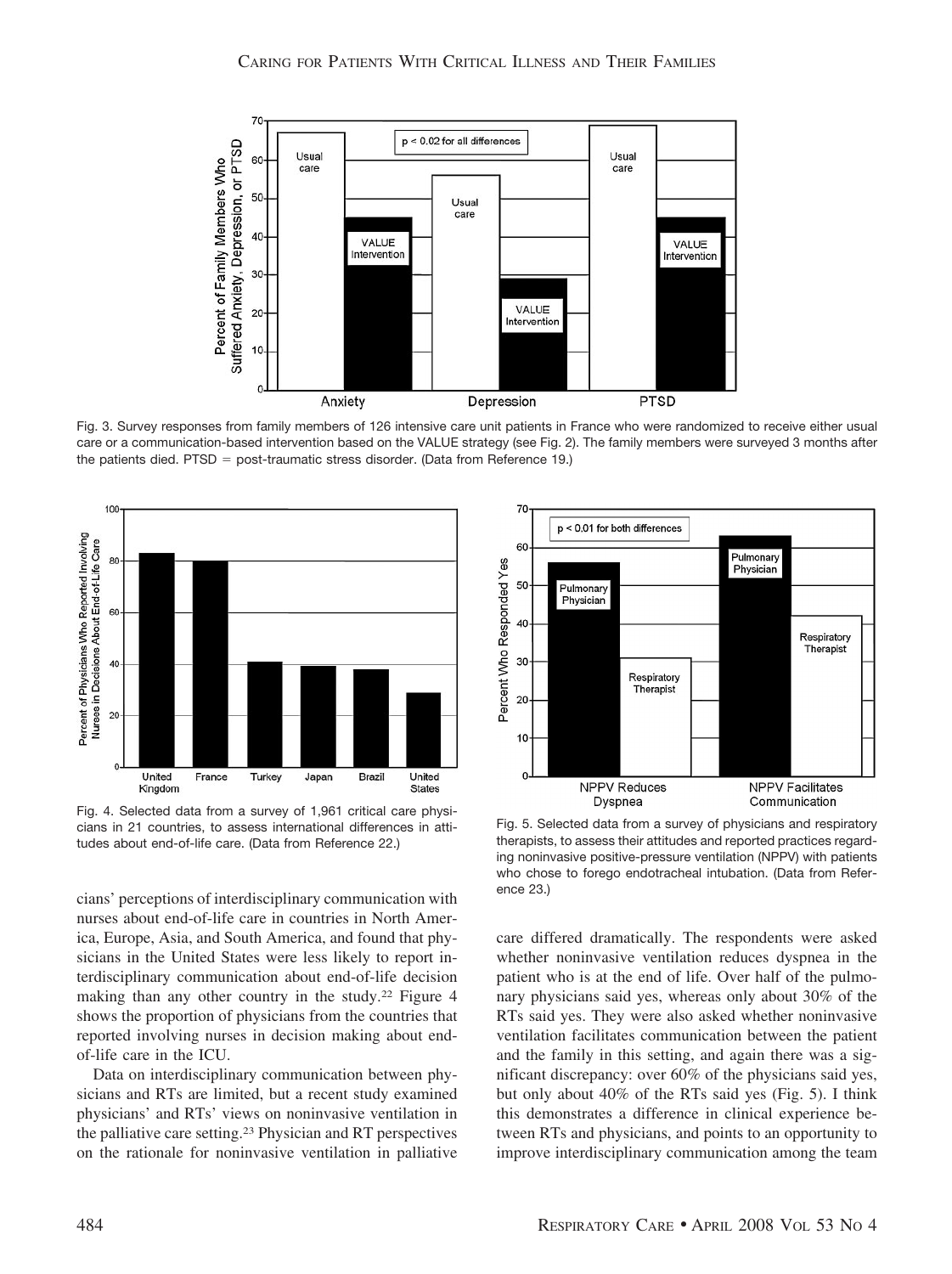as a first step to improving communication with patients and families.

### **Integrating Palliative and Critical Care**

What can we do to improve all of this? My research group has been funded by the National Institute of Nursing Research (of the National Institutes of Health) to develop and evaluate an intervention that we call Integrating Palliative and Critical Care (IPACC). IPACC is a multi-faceted, nurse-focused interdisciplinary quality-improvement intervention that also includes physicians, RTs, social workers, and others working in the ICU.24 We are evaluating the effects of the intervention at the level of the individual patient and family by surveying family members after a death in the ICU, and the nurses who took care of the patient on the shift that the patient died.

The IPACC intervention has 5 components. The first component is ICU clinician education in palliative care, which we deliver via lectures and a video that we provide to nurses, RTs, and others, and that are available online.25 The second component is to identify within each ICU individuals we call "local champions": nurses, physicians, RTs, and others who go to a full-day training on how to be a role model and to promote attitudinal change about these topics in their ICUs. The third component is academic detailing of the ICU directors to identify local barriers to improving palliative care and to try to identify solutions to those barriers. The fourth component is to provide a series of order protocols and pathways for hospitals to adapt and implement. One example is an order-form protocol for withdrawing life support, which we evaluated in our ICU and that is described in more detail below.26 The fifth component is that we obtain and provide each ICU with ICU-specific quality-improvement data in the form of family satisfaction surveys from their own ICU, in a format that was described previously.27

The withdrawal-of-life-support order form provides specific details about how to improve the process of withdrawing life support, and especially withdrawing mechanical ventilation. This form was developed at Harborview Medical Center in Seattle, Washington, by a multidisciplinary team, presented back to the staff multiple times for feedback and revisions. Once we had a final form, we also conducted in-service education in each ICU about using the form.26 The form has 4 components. The first component is preparations: making sure that a Do Not Resuscitate order is written, documenting discussion with the family, and discontinuing all prior orders, including such things as daily radiographs and deep venous thrombosis prophylaxis. The second component is a ventilator-withdrawal protocol that ensures that we withdraw the ventilation in a way that minimizes patient discomfort. The third component concerns analgesia and sedation; it provides for in-



Fig. 6. Protocol to withdraw mechanical ventilation, in the setting of withdrawal of life support, in a way that minimizes the risk of patient discomfort during this procedure.  $PEEP =$  positive endexpiratory pressure. IMV  $=$  intermittent mandatory ventilation. (Adapted from References 26 and 28.)

fusion of benzodiazepines and opiates if needed for patient comfort. The protocol allows for a broad dose range, so nurses are not put in a position of trying unsuccessfully to call physicians to attempt to get an order to increase the dose of an opiate or benzodiazepine when the patient is demonstrating discomfort. The order form has no maximum dose of opiates or benzodiazepines, under the rationale that no dose is too high if lower doses have failed to control the patient's symptoms. However, there is also a section that requires documentation of the evidence of discomfort that caused the dose to be increased. The fourth component of the form provides the principles of withdrawing life support, so that clinicians can review those, if needed.28 An updated version of this form is also available online.25

The protocol we developed for terminal withdrawal of the ventilator (Fig. 6) starts with a patient on full ventilatory support and allows time for the titration of sedation and analgesia to ensure patient comfort. Then we remove supplemental oxygen and positive end-expiratory pressure, assess the patient, and again titrate sedation and analgesia as needed for patient comfort, which usually takes about 5 min. Then the patient is placed on either intermittent mandatory ventilation or pressure support. We then drop the intermittent mandatory ventilation rate or pressure support by 50%, assess the patient, drop the rate or pressure support by 50% again, and repeat as necessary until the patient is no longer receiving substantial ventilatory support, then the ventilator is removed. The whole process usually takes no more than 10 min, but can occasionally take up to 20 min.

There is no definitive evidence to guide a decision about whether to remove the ETT after terminal withdrawal of mechanical ventilation. A recent study suggested that family ratings of care are higher if the patient is extubated, and I believe this should be our usual approach.29 Nonetheless, I also believe this should be a case-by-case judgment that is based in part on family preferences, such as whether they would prefer to have the patient's face unencumbered by an ETT, or whether they are so anxious about the possibility of gurgling and "agonal" respirations that they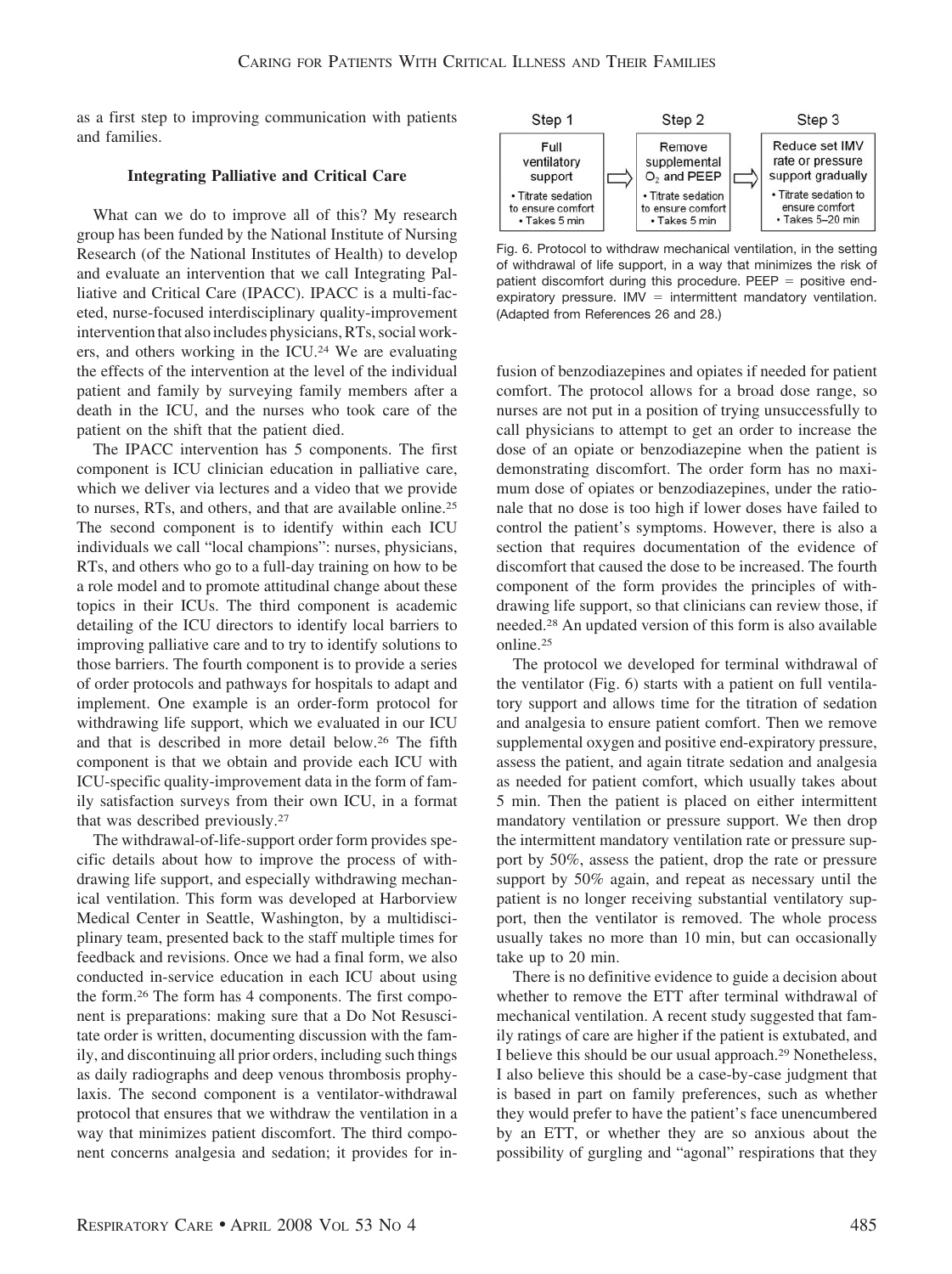would rather have the ETT in place. I also think it should depend on the level of ventilatory support that the patient is receiving, the amount of secretions, and the level of consciousness. A high level of ventilatory support, minimal secretions, and a higher level of consciousness all make it less likely that the family will witness terminal respirations that family members find distressing.

We examined analgesic dosing with this protocol for withdrawing life support, and we found that we used significantly more opiates and more benzodiazepines on average after implementing the protocol.26 However, we also found that there was no increase in the average time from ventilator withdrawal to death, which suggests that although we used more opiates and benzodiazepines after implementation of the protocol, we did not do this in a way that hastened death.

We are conducting a randomized trial of the IPACC intervention but we do not yet have results. However, we examined the results of IPACC at one of our pilot sites, in a before-and-after study, and we found that nurse assessment of the quality of dying significantly improved after the intervention. We also found that family assessment of the quality of dying improved after the intervention, but that difference did not quite achieve statistical significance. In addition we found an average 1.7-days-per-patient shorter ICU stay among the patients who died. These findings suggest that we're improving communication and decision making and also reducing prolongation of dying. However, we will have to await the outcome of the randomized trial for definitive results.

## **Summary**

The ultimate goal of IPACC and this paper is to teach basic palliative care skills and the language of palliative care to ICU clinicians, and to encourage them to prioritize palliative care as one of the important things that we do in the ICU. I also encourage critical care clinicians to obtain consultation from experts in palliative care or medical ethics in difficult situations, because studies suggest that those consultants can improve the quality of ICU care.30-33 I believe these simple steps can empower all ICU clinicians to intervene on behalf of patients and families to improve their experiences in the ICU. My ultimate goal is to shift the culture of ICU care toward being more embracing of palliative care, because I believe this will improve the experiences of all patients and family members in the ICU.

#### **REFERENCES**

1. Angus DC, Barnato AE, Linde-Zwirble WT, Weissfeld LA, Watson RS, Rickert T, Rubenfeld GD; Robert Wood Johnson Foundation ICU End-of-life Peer Group. Use of intensive care at the end of life in the United States: an epidemiologic study. Crit Care Med 2004; 32(3):638–643.

- 2. Angus DC, Musthafa AA, Clermont G, Griffin MF, Linde-Zwirble WT, Dremsizov TT, Pinsky MR. Quality-adjusted survival in the first year after the acute respiratory distress syndrome. Am J Respir Crit Care Med 2001;163(6):1389–1394.
- 3. The SUPPORT Principal Investigators. A controlled trial to improve care for seriously ill hospitalized patients: The study to understand prognoses and preferences for outcomes and risks of treatments (SUPPORT). JAMA 1995;274(20):1591–1598.
- 4. Desbiens NA, Mueller-Rizner N, Connors AF Jr, Wenger NS, Lynn J. The symptom burden of seriously ill hospitalized patients. SUPPORT Investigators. Study to Understand Prognoses and Preferences for Outcome and Risks of Treatment. J Pain Symptom Manage 1999;17(4):248–255.
- 5. Nelson JE, Meier D, Oei EJ, Nierman DM, Senzel RS, Manfredi PL, et al. Self-reported symptom experience of critically ill cancer patients receiving intensive care. Crit Care Med 2001;29(2):277–282.
- 6. Prendergast TJ, Claessens MT, Luce JM. A national survey of endof-life care for critically ill patients. Am J Respir Crit Care Med 1998;158(4):1163–1167.
- 7. Barnato AE, Herndon MB, Anthony DL, Gallagher PM, Skinner JS, Bynum JP, Fisher ES. Are regional variations in end-of-life care intensity explained by patient preferences?: A study of the US Medicare population. Med Care 2007;45(5):386–393.
- 8. Prendergast TJ, Luce JM. Increasing incidence of withholding and withdrawal of life support from the critically ill. Am J Respir Crit Care Med 1997;155(1):15–20.
- 9. Molter NC. Needs of relatives of critically ill patients: a descriptive study. Heart Lung 1979;8(2):332–339.
- 10. Wall RJ, Curtis JR, Cooke CR, Engelberg RA. Family satisfaction in the ICU: Differences between families of survivors and nonsurvivors. Chest 2007;132(5):1425–1433.
- 11. Pochard F, Azoulay E, Chevret S, Lemaire F, Hubert P, Canoui P, et al. Symptoms of anxiety and depression in family members of intensive care unit patients: Ethical hypothesis regarding decisionmaking capacity. Crit Care Med 2001;29(10):1893–1897.
- 12. Carlet J, Thijs LG, Antonelli M, Cassell J, Cox P, Hill N, et al. Challenges in end-of-life care in the ICU. Statement of the 5th International Consensus Conference in Critical Care: Brussels, Belgium, April 2003. Intensive Care Med 2004;30(5):770–784.
- 13. Heyland DK, Cook DJ, Rocker GM, Dodek PM, Kutsogiannis DJ, Peters S, et al. Decision-making in the ICU: perspectives of the substitute decision-maker. Intensive Care Med 2003;29(1):75–82.
- 14. Curtis JR, Burt RA. Point: the ethics of unilateral "do not resuscitate" orders: the role of "informed assent". Chest 2007;132(3):748– 751.
- 15. Curtis JR, Engelberg RA, Wenrich MD, Nielsen EL, Shannon SE, Treece PD, et al. Studying communication about end-of-life care during the ICU family conference: Development of a framework. J Crit Care 2002;17(3):147–160.
- 16. McDonagh JR, Elliott TB, Engelberg RA, Treece PD, Shannon SE, Rubenfeld GD, et al. Family satisfaction with family conferences about end-of-life care in the ICU: Increased proportion of family speech is associated with increased satisfaction. Crit Care Med 2004; 32(7):1484–1488.
- 17. Stapleton RD, Engelberg RA, Wenrich MD, Goss CH, Curtis JR. Clinician statements and family satisfaction with family conferences in the intensive care unit. Crit Care Med 2006;34(6):1679–1685.
- 18. Curtis JR, Engelberg RA, Wenrich MD, Shannon SE, Treece PD, Rubenfeld GD. Missed opportunities during family conferences about end-of-life care in the intensive care unit. Am J Respir Crit Care Med 2005;171(8):844–849.
- 19. Lautrette A, Darmon M, Megarbane B, Joly LM, Chevret S, Adrie C, et al. A communication strategy and brochure for relatives of patients dying in the ICU. N Engl J Med 2007;356(5):469–478.